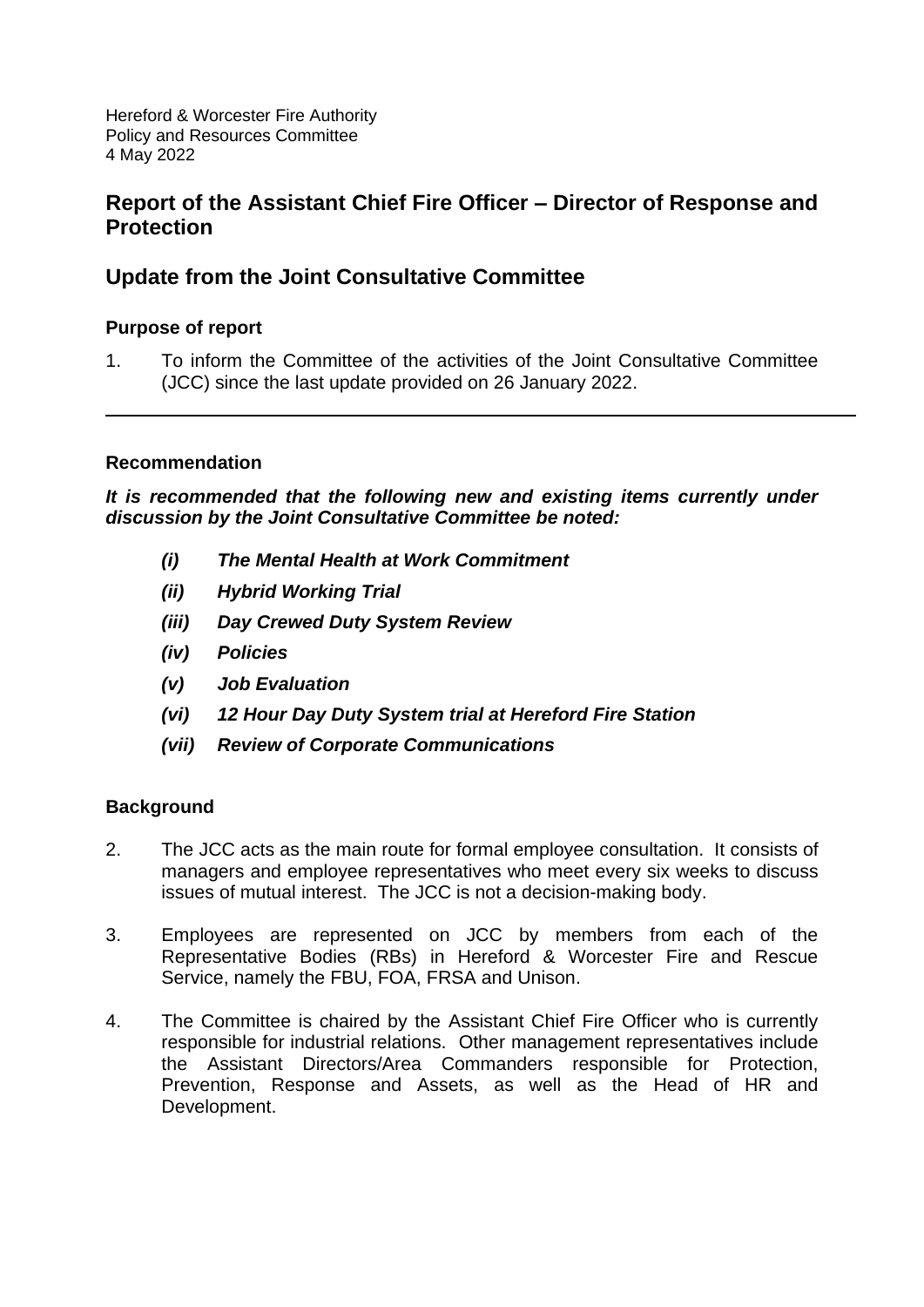# **Update**

- 5. The Joint Protocol for Industrial Relations SPI provides the framework for communicating, consulting and negotiating with all Trade Unions.
- 6. Following a review of how the JCC operates, all new items raised at JCC meetings are now categorised under one of the following headings thus enabling a more structured flow of information between management and RBs:
	- For consultation
	- For negotiation
	- Service Policy and Instructions (SPI) undergoing formal consultation
	- Items for information / updates for TU Reps
	- Requests for information / issues raised by TU Reps
	- Other Items
- 7. The JCC has met on 3 occasions since the previous update delivered to the Committee on 26 January 2022 (25 November 2021, 13 January 2022 and 3 March 2022). It should be noted that the original update was prepared for the December 2021 meeting that was rescheduled, hence the difference in the date range between the JCC meeting dates and Audit and Standards Committee updates.

### **New Issues under discussion since the last Update**

- 8. New key issues that have been discussed are as follows:
- 9. The Mental Health at Work Commitment

HWFRS has signed up to a new Mental Health at Work Commitment which comprises of 6 key strands. This Commitment builds on, and considers, the good work already carried out in this area with a view to redefining an action plan, creating new objectives to address the 6 key areas/strands.

#### 10. Hybrid Working Trial

The Hybrid Working trial has been extended to the end of March 2022. A questionnaire will be sent out to staff to evaluate the success of the trial and, based on feedback, a proposal will go to SMB with a view to incorporating this into formal policy.

## 11. Day Crewed Duty System Review

Members of the Senior Board Management recently met with station-based staff at all three Day Crewed locations to discuss a set of proposals to address some areas of underperformance identified within the current crewing arrangements.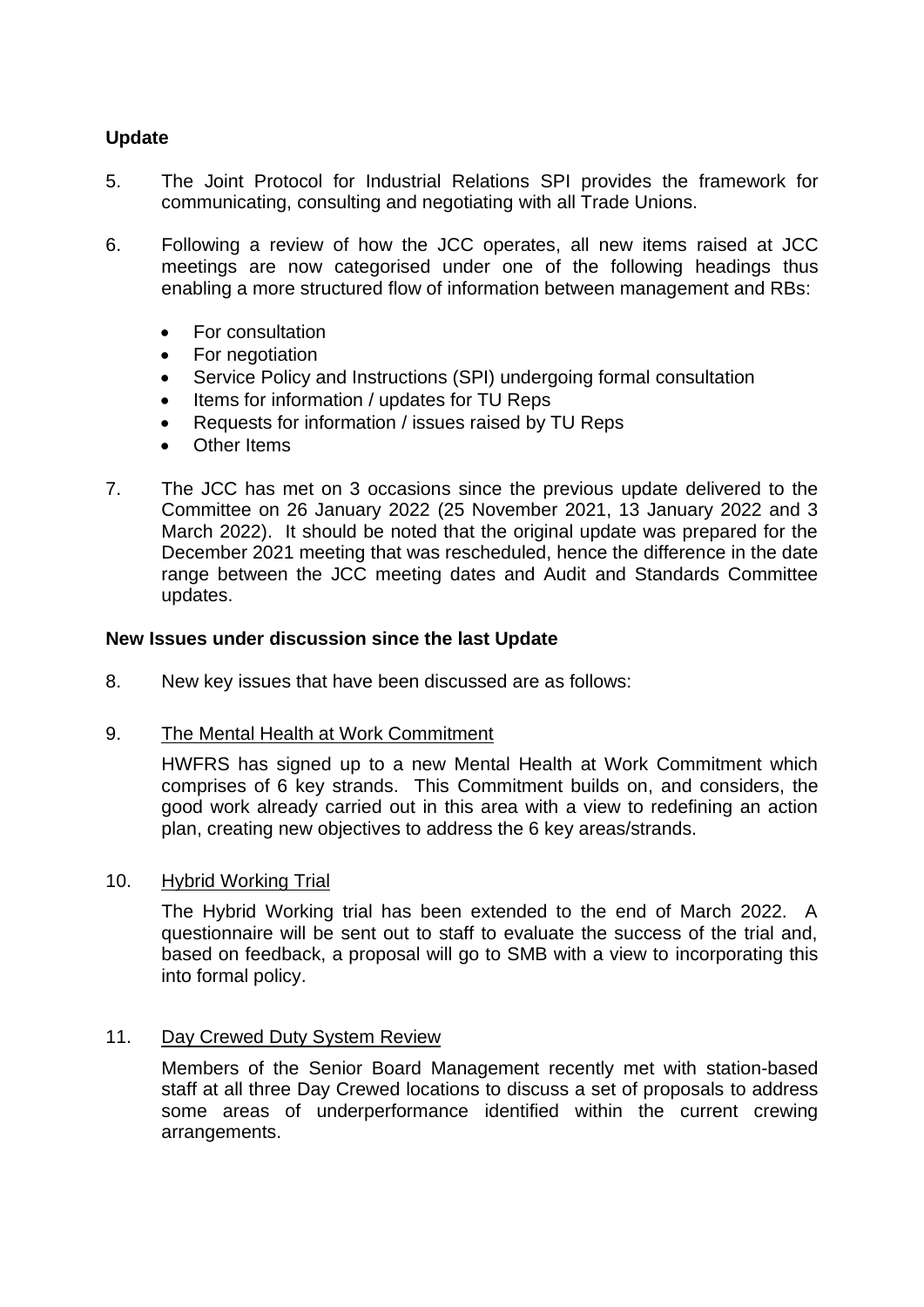## 12. Policies

The main focus over the coming months in terms of policies is currently as follows:

• Fitness SPI (being progressed by the Health & Safety Working Group)

### 13. Job Evaluation

The Assistant Director for Prevention advised JCC that a final report has now been received from the external consultant with recommendations for the Service to consider. The Head of HR & Development has shared the report with Unison with additional meetings booked to discuss next steps.

### 14. 12 Hour Day Duty System trial at Hereford Fire Station

The Assistant Director for Response advised that a report has been received from managers based at Hereford station who are enjoying working the revised duty pattern. Work is now underway between Representative Bodies and managers to finalise and agree the variation to the duty pattern in policy.

### 15. Review of Corporate Communications

An internal communications review has now been completed. The overall response was very good from all sections of the workforce with over 250 members of staff completing the survey and circa 80 staff providing individual feedback over Zoom or face to face. An action plan will now be developed and shared with all staff, along with the full report.

## **Conclusion**

16. The Policy and Resources Committee has responsibility to monitor and review staffing matters discussed by the JCC and as such is required to receive regular reports on these matters. This report provides Members with an update on the current issues under discussion with employee representatives.

#### **Corporate Considerations**

| <b>Resource Implications</b> (identify any<br>financial, legal, property or human<br>resources issues)                                                                       | <b>None</b>                                                                |
|------------------------------------------------------------------------------------------------------------------------------------------------------------------------------|----------------------------------------------------------------------------|
| <b>Strategic Policy Links (identify how</b><br>proposals link in with current priorities<br>and policy framework and if they do not,<br>identify any potential implications) | The JCC forum links to the successful<br>discharge of the People Strategy. |
| Risk Management / Health & Safety<br>(identify any risks, the proposed control<br>measures and risk evaluation scores)                                                       | <b>None</b>                                                                |